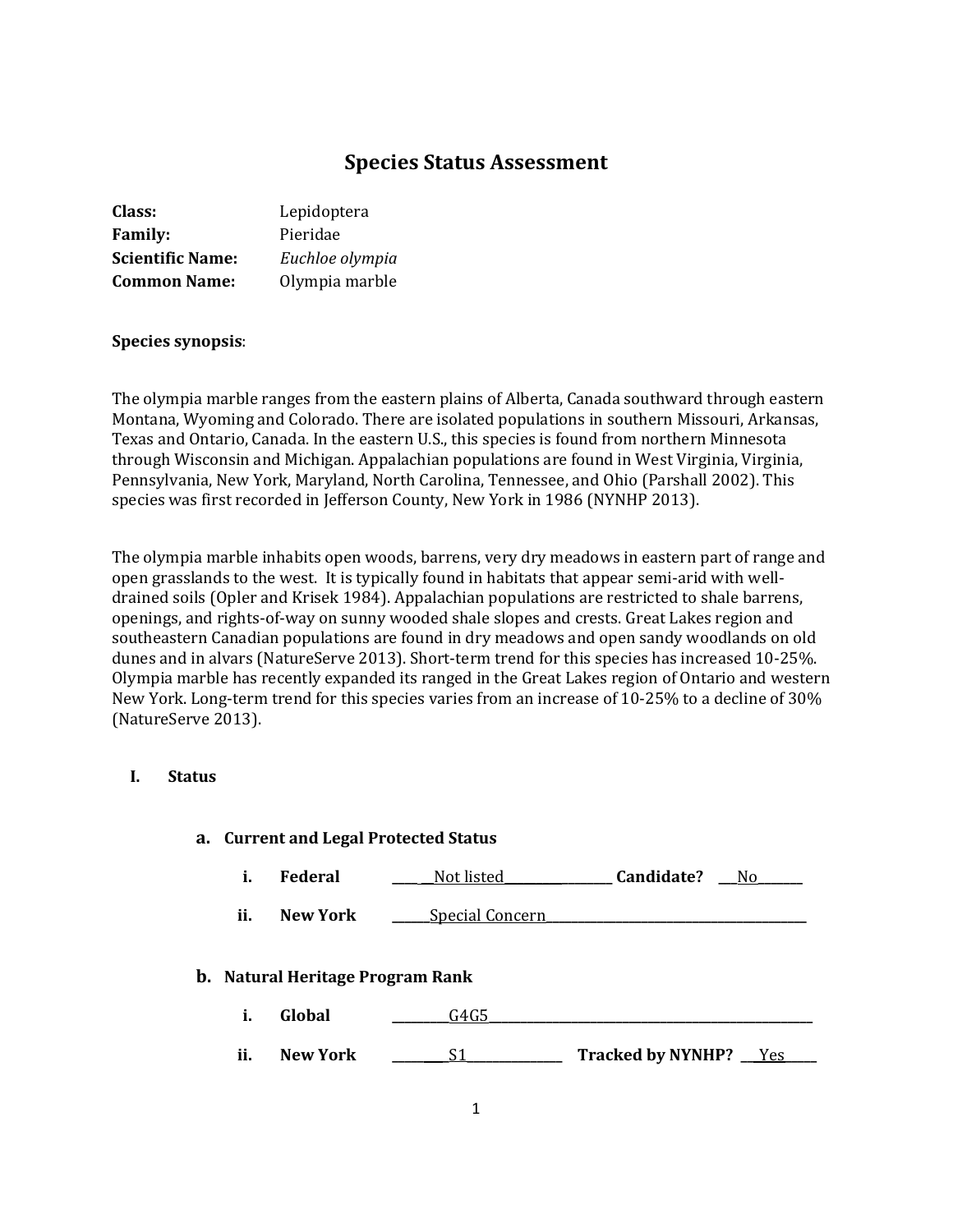## **Other Rank:**

United States National Status: N4N5 (30 September 1998) Canada National Status N4N5 (29 July 2011) IUCN Redlist: Not assessed

## **Status Discussion:**

**b**.

The olympia marble is very local and threatened in parts of eastern range, but secure northward and westward, probably even increasing in some northern areas. If they were treated separately the Appalachian populations would be at least globally uncommon if not imperiled (NatureServe 2013).

## **II. Abundance and Distribution Trends**

### **a. North America**

| i. Abundance      |  |  |                                                                |                                                                 |
|-------------------|--|--|----------------------------------------------------------------|-----------------------------------------------------------------|
|                   |  |  |                                                                |                                                                 |
| ii. Distribution: |  |  |                                                                |                                                                 |
|                   |  |  | ___ declining ____increasing ____ <u>X</u> __stable ___unknown |                                                                 |
|                   |  |  |                                                                |                                                                 |
|                   |  |  |                                                                |                                                                 |
| Regional          |  |  |                                                                |                                                                 |
| i. Abundance      |  |  |                                                                |                                                                 |
|                   |  |  |                                                                | ___ declining ___ increasing _____ stable ___ <u>X</u> _unknown |
| ii. Distribution: |  |  |                                                                |                                                                 |
|                   |  |  |                                                                | ___ declining ___ increasing ____ stable __ X __ unknown        |
|                   |  |  |                                                                |                                                                 |
|                   |  |  |                                                                |                                                                 |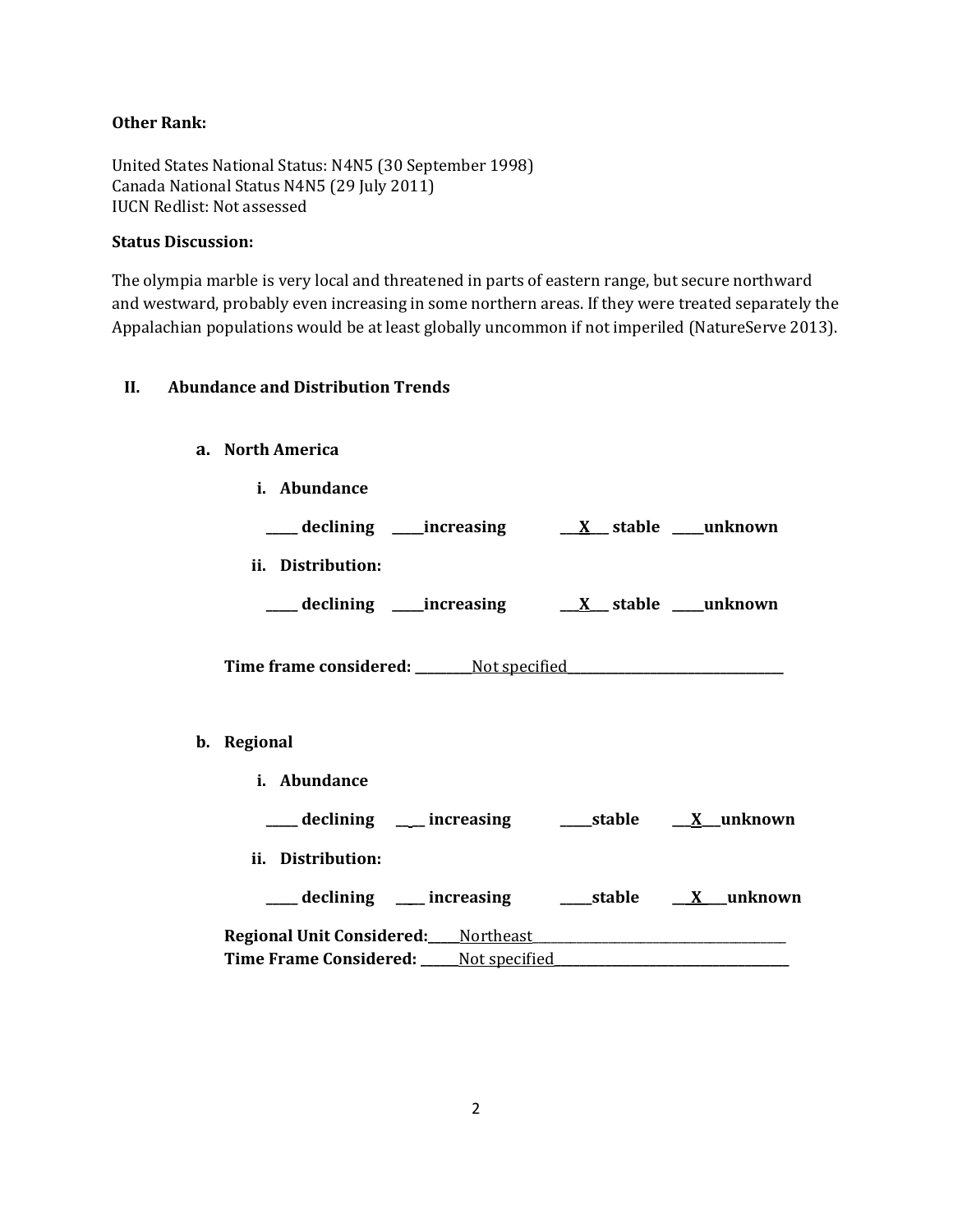**c. Adjacent States and Provinces**

| <b>CONNECTICUT</b>   | Not Present $X_{-}$                                                                                            | No data ______                             |
|----------------------|----------------------------------------------------------------------------------------------------------------|--------------------------------------------|
| <b>MASSACHUSETTS</b> | Not Present $X_{-}$                                                                                            | No data $\_\_\_\_\_\_\_\_\_\_\_\_\_\_\_\_$ |
| <b>NEW JERSEY</b>    | Not Present $X_{-}$                                                                                            | No data $\_\_\_\_\_\_\_\_\_\_\_\_\$        |
| <b>VERMONT</b>       | Not Present $X_{-}$                                                                                            | No data $\frac{1}{2}$                      |
| <b>ONTARIO</b>       | Not Present _______                                                                                            | No data $\_\ X$ $\_\_$                     |
| i. Abundance         |                                                                                                                |                                            |
|                      | ___ declining ____increasing _________________stable ___ X___ unknown                                          |                                            |
| ii. Distribution:    |                                                                                                                |                                            |
|                      |                                                                                                                |                                            |
|                      | Time frame considered: Not specified Manual Allen Manual Allen Manual Allen Manual Allen Manual Allen Manual A |                                            |
| PENNSYLVANIA         |                                                                                                                |                                            |
| i. Abundance         | ___ declining ____increasing _______stable ___ <u>X</u> __ unknown                                             |                                            |
| ii. Distribution:    |                                                                                                                |                                            |
|                      |                                                                                                                |                                            |

Listing Status: \_\_\_\_\_\_\_\_\_\_Not listed\_\_\_\_\_\_\_\_\_\_\_\_\_\_\_\_\_\_\_\_\_\_\_\_\_\_\_ SGCN? \_\_\_\_No\_\_\_\_\_\_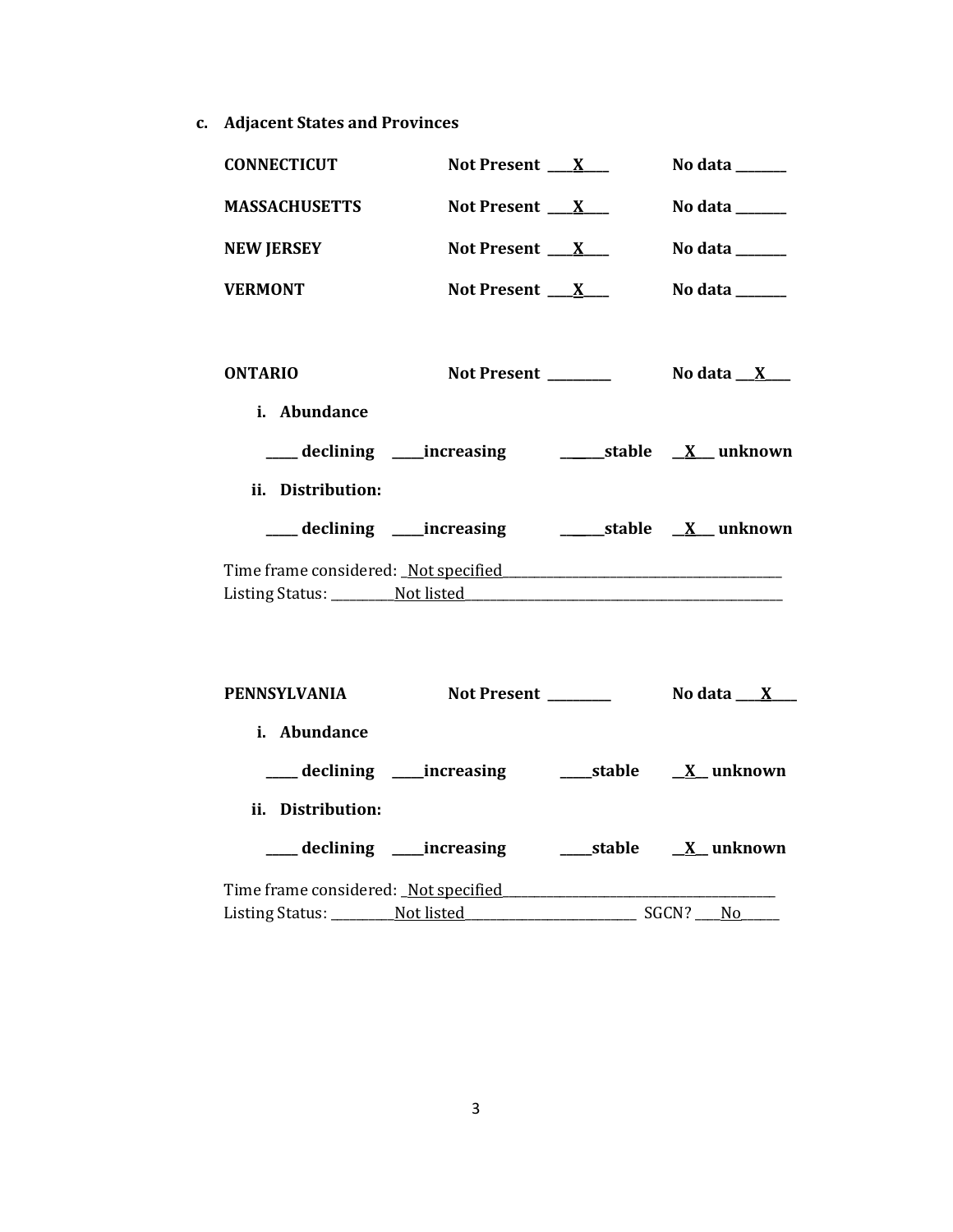| <b>QUEBEC</b>                        |  |         |
|--------------------------------------|--|---------|
| <i>i.</i> Abundance                  |  |         |
|                                      |  |         |
| ii. Distribution:                    |  |         |
|                                      |  |         |
| Time frame considered: Not specified |  |         |
|                                      |  |         |
|                                      |  |         |
|                                      |  |         |
| d. NEW YORK                          |  | No data |

| <i>i.</i> Abundance                  |             |                  |
|--------------------------------------|-------------|------------------|
| ____ declining ____ increasing       | ____ stable | <b>X</b> unknown |
| ii. Distribution:                    |             |                  |
| __declining ___increasing            | stable      | X unknown        |
| Time frame considered: Not specified |             |                  |

## **Monitoring in New York.**

There are no known monitoring programs in New York.

## **Trends Discussion:**

This species has recently expanded its range in Great Lakes regions of Ontario and western New York. Short-term trends suggest an increase of 10 to >25%. Long-term trends show an increase of 10-25% to a decline of 30% (NatureServe 2013). This species spans from the eastern Alberta, Canada southward through eastern Montana, Wyoming and Colorado. There are populations in southern Missouri, Arkansas, Texas and Ontario, Canada. In eastern U.S., this species is found from northern Minnesota through Wisconsin, Michigan, West Virginia, Virginia, Pennsylvania, New York, Maryland, North Carolina, Tennessee, and Ohio (Parshall 2002).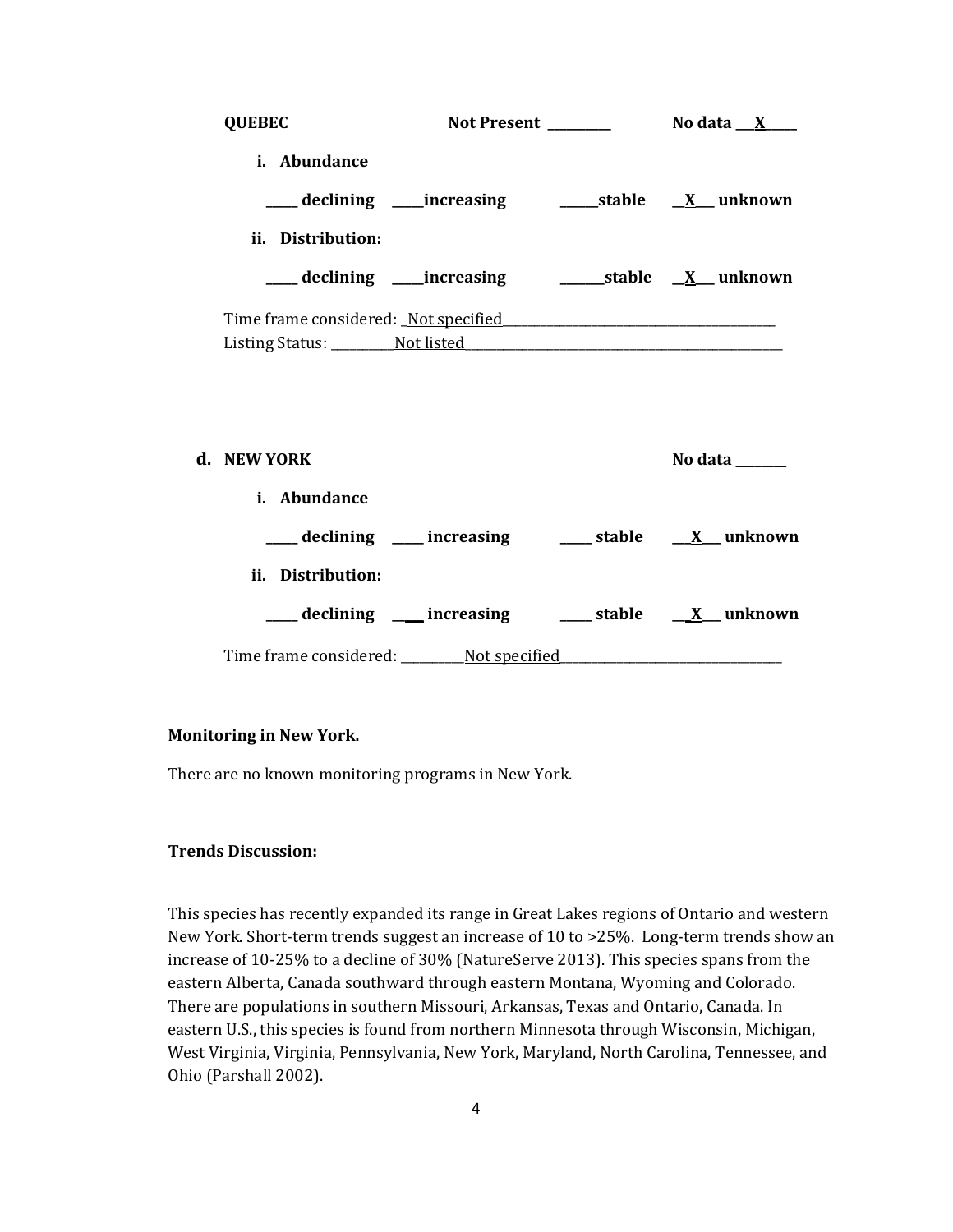

**Figure 1.** Conservation status of olympia marble (NatureServe 2013).



**Figure 2**. Occurrence location of olympia marble in New York (NYNHP 2013).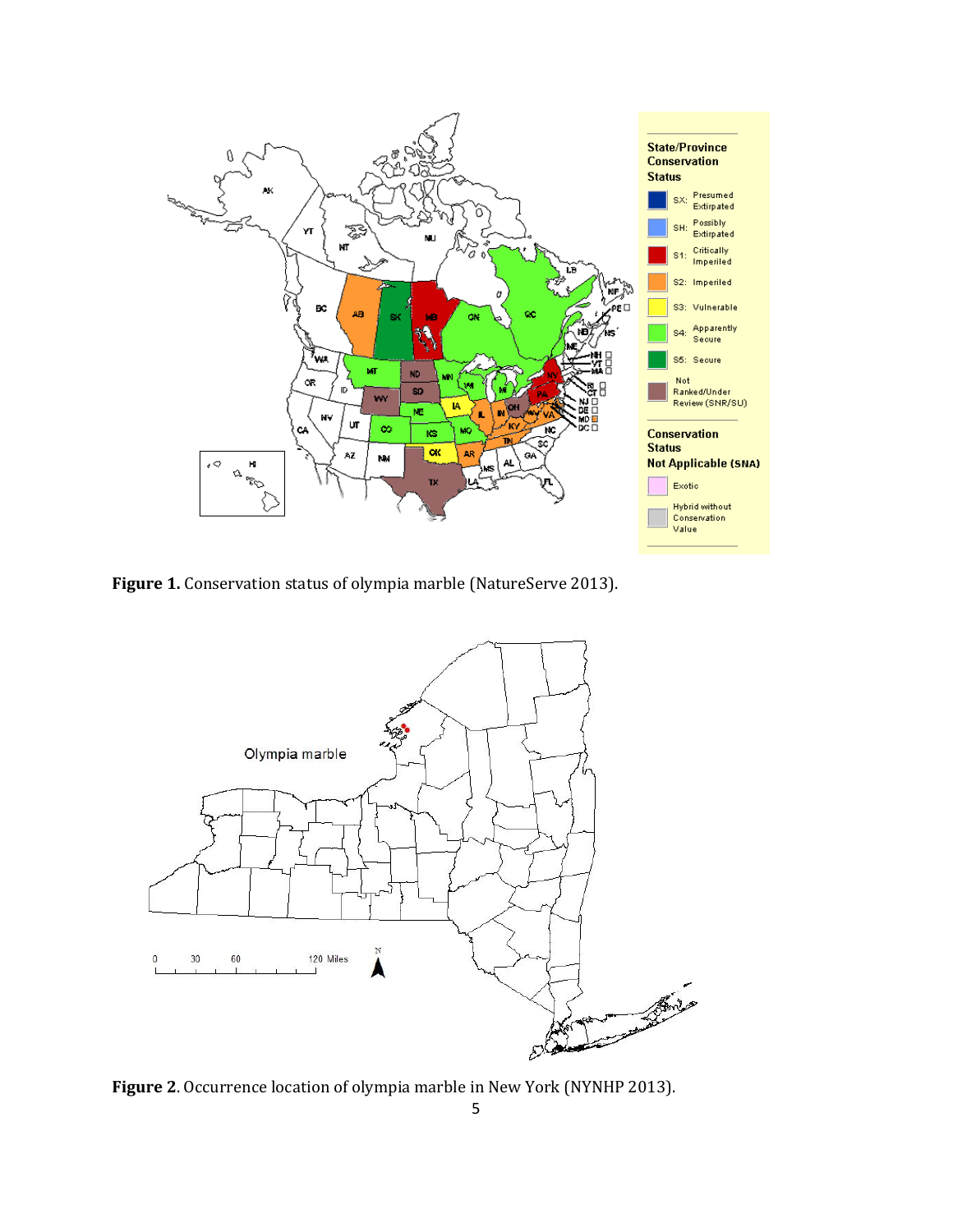#### **III. New York Rarity, if known:**

| <b>Historic</b> | # of Animals | # of Locations | % of State |
|-----------------|--------------|----------------|------------|
| prior to 1970   |              |                |            |
| prior to 1980   |              |                |            |
| prior to 1990   |              | 1 county       |            |

#### **Details of historic occurrence:**

In 1986, this species was collected in Limerick Cedars Preserve, Jefferson County. In 1987, this species was collected in Chaumont Barrens Preserve, Jefferson County (NYNHP 2013).

| <b>Current</b> | # of Animals | # of Locations | % of State |
|----------------|--------------|----------------|------------|
|                |              | 1 county       |            |

## **Details of current occurrence:**

This species was observed in 1996 in Chaumont Barrens Preserve. This species was observed in both Limerick Cedars Preserve and Chaumont Barrens Preserve in 2002-2005. In 2006 a survey of both Chaumont Barrens and Limerick Cedars Preserves was unable to observe this species (NYNHP 2013).

## **New York's Contribution to Species North American Range:**

| <b>Distribution</b> (percent of NY where species occurs) |  | <b>Abundance</b> (within NY distribution) |  |
|----------------------------------------------------------|--|-------------------------------------------|--|
| $0 - 5%$<br>$X_{-}$                                      |  | abundant                                  |  |
| $6 - 10%$                                                |  | common                                    |  |
| 11-25%                                                   |  | fairly common                             |  |
| 26-50%                                                   |  | uncommon                                  |  |
| >50%                                                     |  | rare                                      |  |

## **NY's Contribution to North American range**

- $X$  0-5%
- $-$  6-10%
- $\frac{11-25\%}{2}$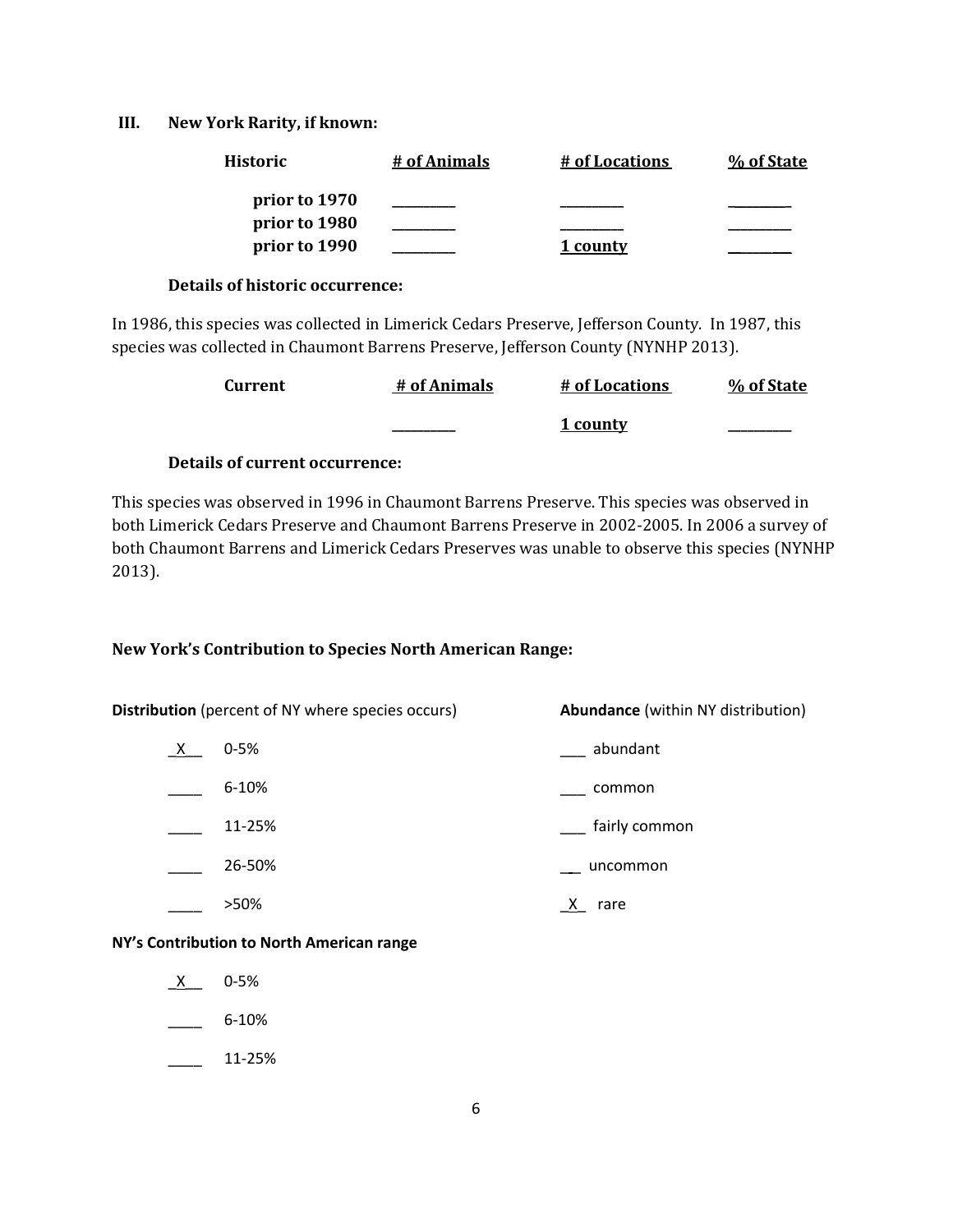\_\_\_\_ 26-50%

 $>50\%$ 

**Classification of New York Range**

**\_\_\_\_\_ Core**

**\_\_X\_\_ Peripheral**

**\_\_\_\_\_ Disjunct**

**Distance to core population:**

**\_\_\_\_\_\_\_**

## **IV. Primary Habitat or Community Type:**

- **1.** Old field managed grasslands
- **2.** Great Lakes dune and swale

## **Habitat or Community Type Trend in New York:**

| Declining<br>Stable<br>$\mathbf{X}$                  | Increasing | Unknown_ |
|------------------------------------------------------|------------|----------|
| <b>Time frame of decline/increase:</b> Not specified |            |          |
| <b>Habitat Specialist?</b>                           | X Yes      | No.      |
| <b>Indicator Species?</b>                            | Yes        | No       |

#### **Habitat Discussion:**

The olympia marble is mainly a species of dryland areas. On the prairies, it is usually found on grassy knolls or around badlands near its foodplants. In Ontario and Quebec, it is a species of dry meadows and open woodlands, most often found on alvars and old dunes (Layberry et al. 1998).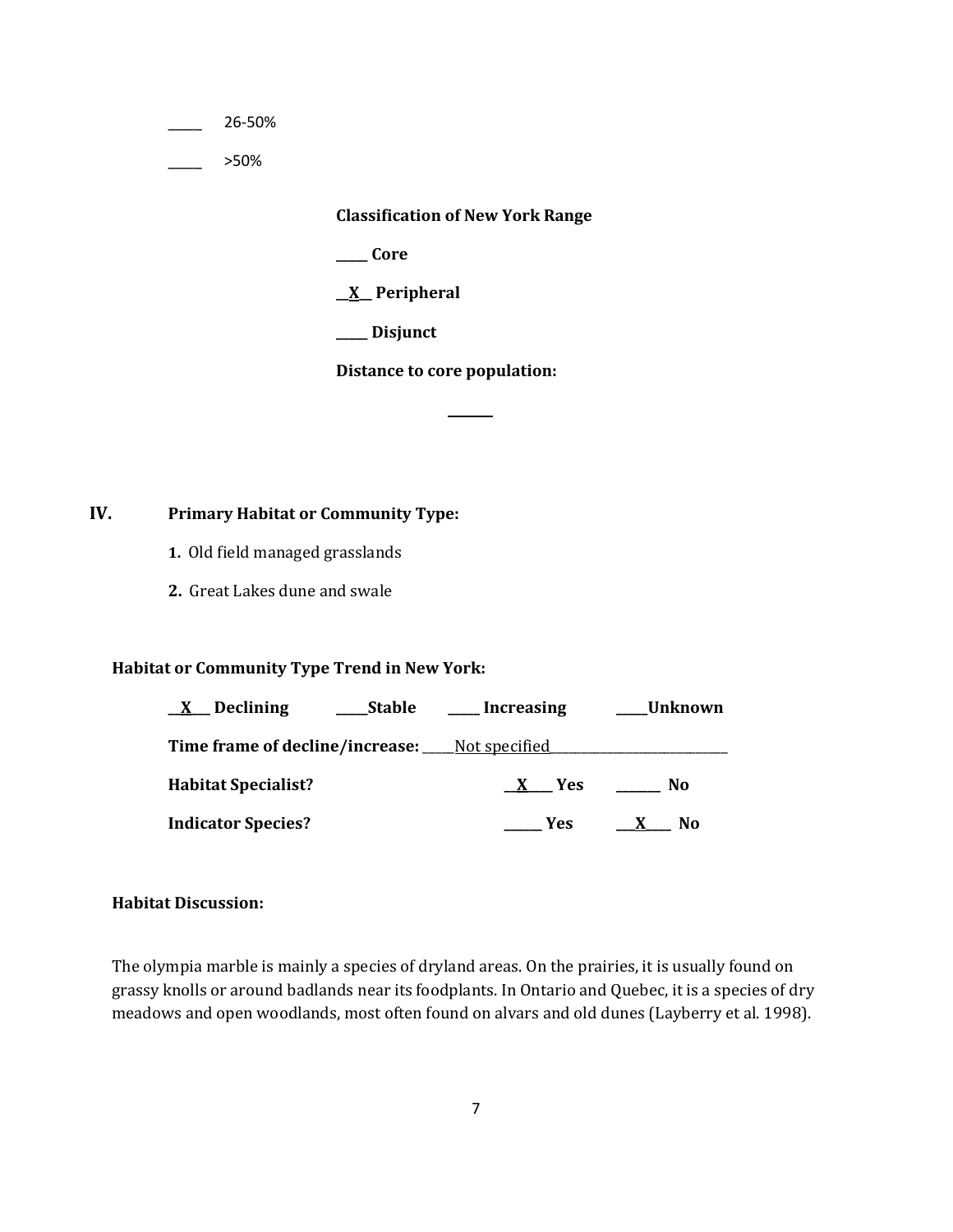- **V. New York Species Demographics and Life History**
	- **\_\_X\_\_\_ Breeder in New York**
		- **\_\_X\_\_\_ Summer Resident**

**\_\_X\_\_\_ Winter Resident**

**\_\_\_\_\_ Anadromous**

**\_\_\_\_\_ Non-breeder in New York**

- **\_\_\_\_\_ Summer Resident**
- **\_\_\_\_\_ Winter Resident**
- **\_\_\_\_\_ Catadromous**
- **\_\_\_\_\_ Migratory only**
- **\_\_\_\_\_Unknown**

#### **Species Demographics and Life History Discussion:**

The olympia marble is univoline, with adults seen from mid-April to mid-June. In eastern U.S. adults seen later from May into June. Eggs are laid singly on flower buds and leaves of the foodplant. Eggs hatch in seven days (Riddlebarger 1984, Parshall 2002). The larva feeds on the flowers and buds of a variety of rock cresses (*Arabis* spp.) and hedge mustard (*Sisymbrium officinale*) (Clench and Opler 1983, Layberry et al. 1998). Adults freely take nectar from a variety of plants including wood vetch (*Vicia caroliniana*), garlic mustard (*Alliaria petiolata*), dwarf cinquefoil (*Potentilla caadensis*), and wild strawberry (*Fragaria virginiana*) (Allen 1997).

#### **VI. Threats:**

This species is not threatened overall, but it has been substantially impacted in Appalachia by gypsy moth spraying, a threat that may continue and could eradicate the species from some areas. This threat could expand into other regions. Available data suggest butterflies as a whole are highly sensitive to *Btk*, and most Lepidoptera definitely are in first and second instars (Peacock *et al.,*  1998). Exposure of these instars would be high, up to the entire larval cohort for the year, during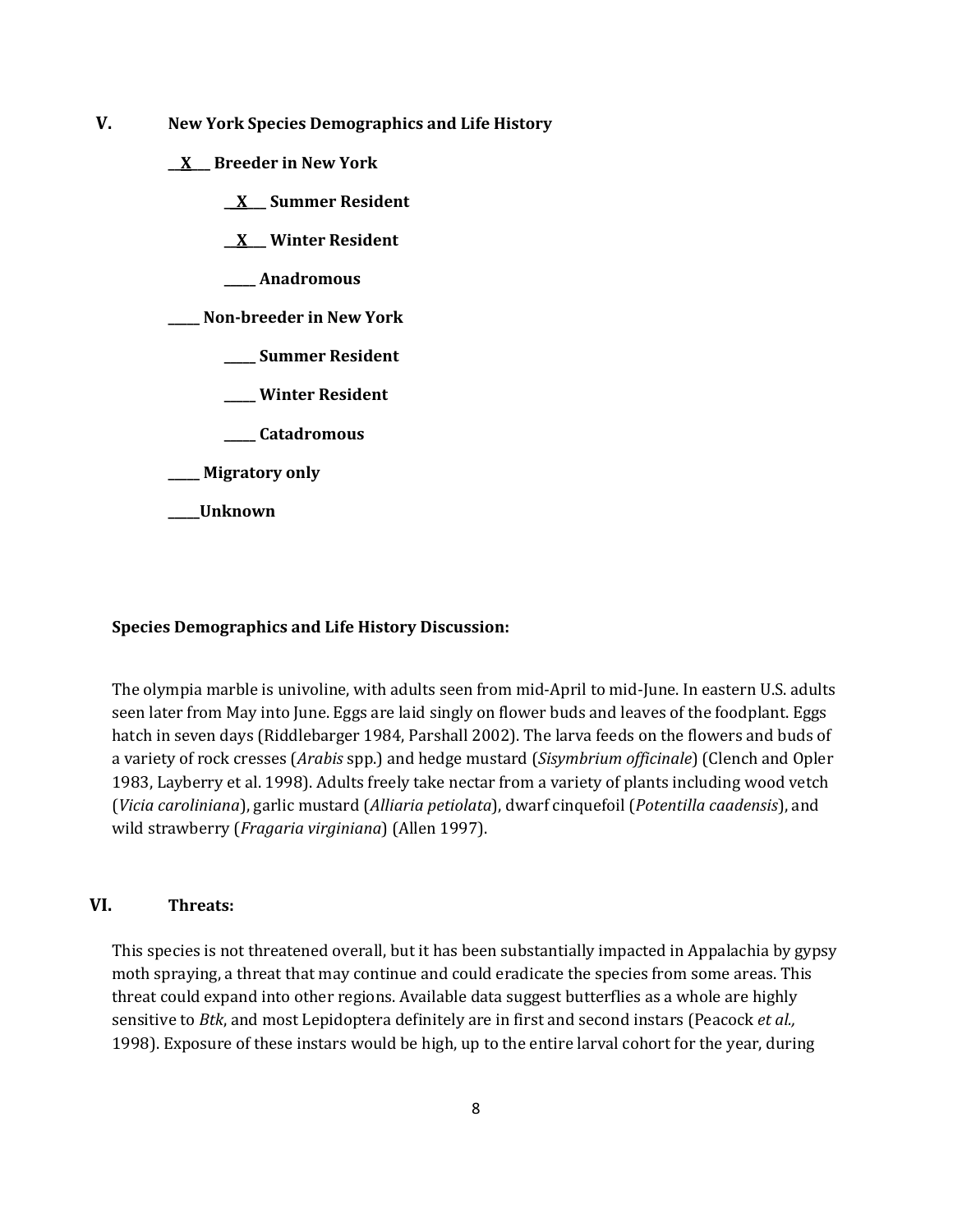typical gypsy moth suppression applications. Diflubenzuron would, if anything, be more lethal to larvae and might also have some impact on other stages (NatureServe 2013).

The olympia marble was classified as HV (highly vulnerable) to predicted climate change in an assessment of vulnerability conducted by the New York Natural Heritage Program. Its abundance and/or range extent within geographical area assessed likely to decrease by 2050 (Schlesinger et al. 2011).

General threats known to affect butterfly species include habitat loss and degradations caused by land development and fire. Competition with deer populations for food plants can affect butterfly populations (NYSDEC 2005).

# **Are there regulatory mechanisms that protect the species or its habitat in New York?**

**\_\_\_X\_\_\_\_ No \_\_\_\_\_ Unknown \_\_\_\_\_\_ Yes** 

# **Describe knowledge of management/conservation actions that are needed for recovery/conservation, or to eliminate, minimize, or compensate for the identified threats:**

Better information on the potential threat posed by *Btk* spraying is needed, to a lesser extent better information regarding Diflubenzuron impacts is needed. Also it would be very useful to know if some pupae overwinter more than once before hatching, which would greatly reduce the chance that a single incident of gypsy moth spraying would eradicate a population (NatureServe 2013).

Conservation actions following IUCN taxonomy are categorized in the table.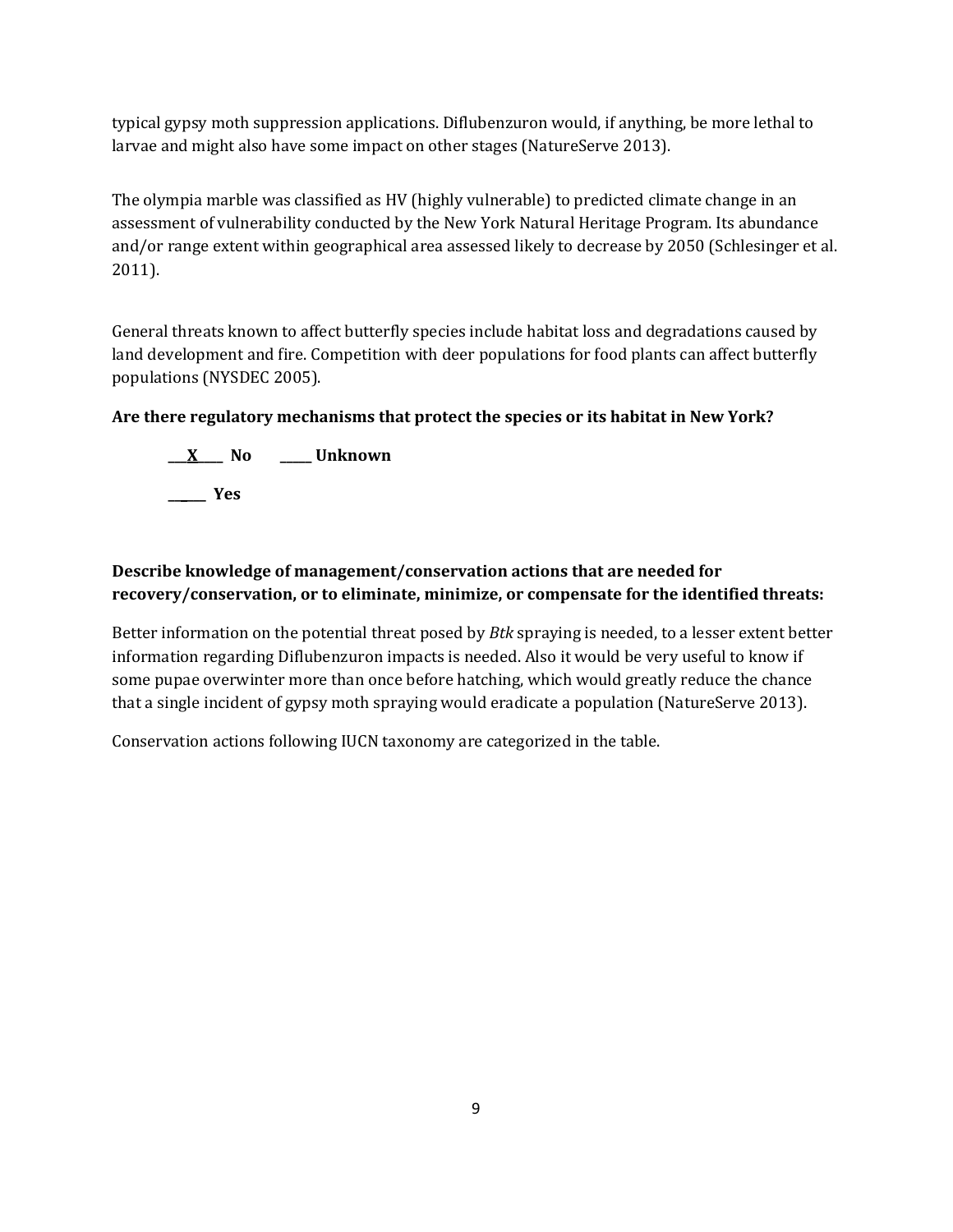| <b>Conservation Actions</b>    |                                       |  |
|--------------------------------|---------------------------------------|--|
| <b>Action Category</b>         | Action                                |  |
| Law and Policy                 | Policies and Regulations              |  |
| <b>Education and Awareness</b> | Training                              |  |
| <b>Education and Awareness</b> | <b>Awareness &amp; Communications</b> |  |
| Land/Water Protection          | Site/Area Protection                  |  |
| Land/Water Protection          | Resource/Habitat Protection           |  |
| Land/Water Management          | Site/Area Management                  |  |
| Land/Water Management          | Invasive/Problematic Species Control  |  |
| Land/Water Protection          | Site/Area Protection                  |  |

The Comprehensive Wildlife Conservation Strategy (NYSDEC 2005) includes recommendations for the following actions for other butterflies, and for the Olympia marble in particular.

## **Fact sheet:**

Develop fact sheets and other outreach material to educate the public about species at risk Lepidoptera.

## **Habitat management:**

Determine best management regimes for species in each locality.

### **Habitat research:**

- **EXECUTE:** Determine precise habitat needs of all life stages.
- Ascertain food plants.
- Determine the relationship between food availability and species numbers.

### **Invasive species control:**

- Identify species which impact negatively on butterfly populations.
- Determine the best control method for those exotic species with minimal repercussions for
- butterfly populations.

## **Life history research:**

- \_\_\_\_ Investigate the metapopulation dynamics of those species which appear to have distinct populations.
- Establish the duration of all life stages.
- Taxonomic research for related species.

## **Other action:**

- Determine the actual sensitivity of species to chemical formulations, particularly diflubenzuron and other commonly used agricultural pesticides.
- Determine the effect of Bacillus thuringiensis kurstaki (BTK) used in Gypsy moth sprayings on various species.

## **Population monitoring:**

Inventory of species within historical range.